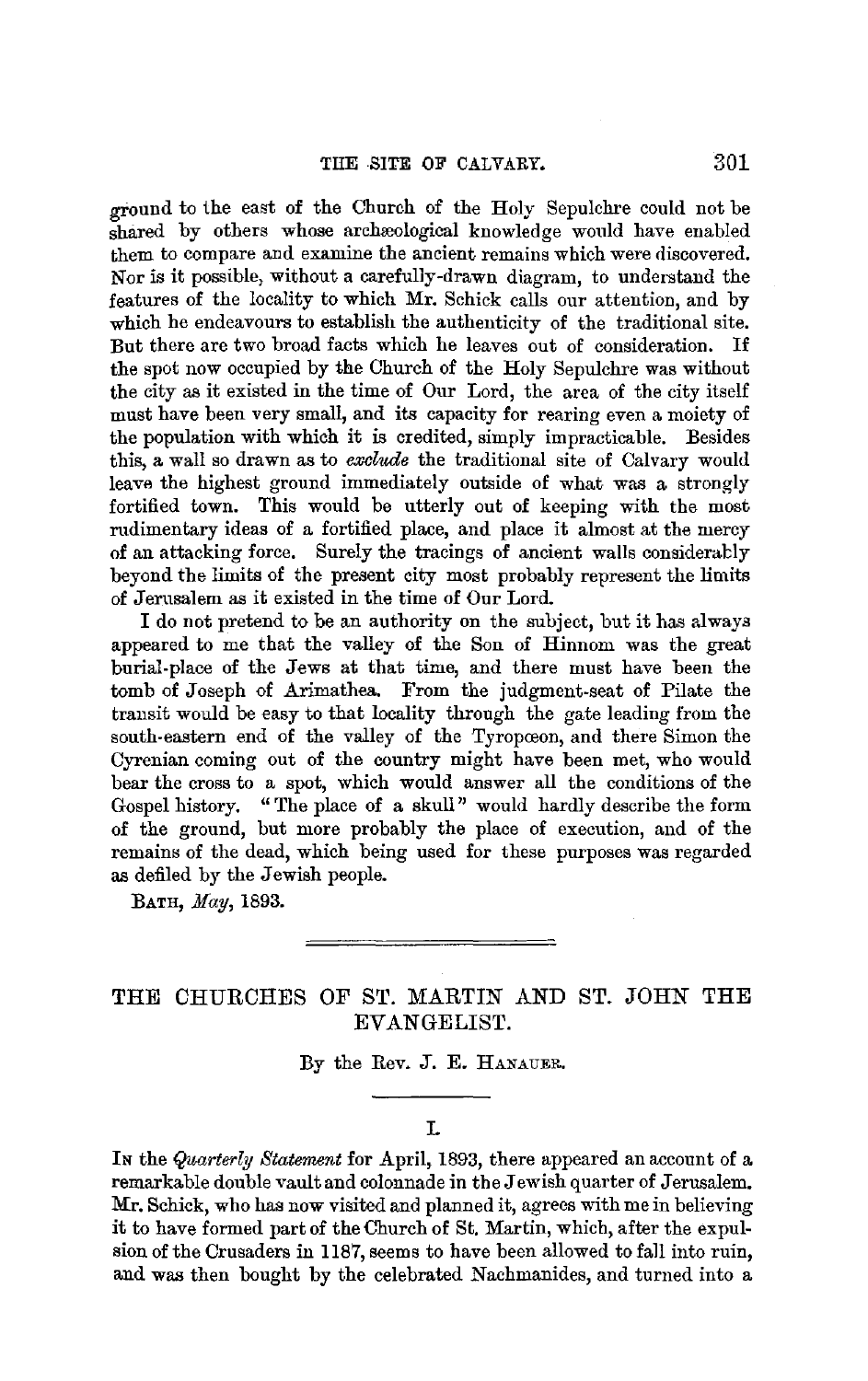synagogue, A.D. 1227. Writing to his son, then living in Spain, Nachmanides says : "We found a very handsome but destroyed building with marble columns and a beautiful cupola, and started a collection in order to restore this edifice as a synagogue; after which we began at once to build up the same.'' (Rabbi Schwarz's " Das heilige Land," Frankfort-am-Main, 1852, p. 234.) Schwarz goes on to say that this building with columns and cupola still existed in 1852, and was known as "Al Maraga," but having been forcibly taken from the Jews about the year 5356, *i.e.*, circa A.D. 1566. It was turned into a Ma'serah or place for the manufacture of *dibs* or grape molasses. The name place for the manufacture of *dibs* or grape molasses. "Maragha," or place where donkeys roll themselves, is in all probability derived from the word  $\overrightarrow{C}$  to roll, and was applied in scorn by the

Moslems, one of whose peculiarities it is to try to turn Christian proper nouns into ridicule. As they applied the term "Al Kamamah," the dung hill, to the Church "Al Kiamah," or of the Resurrection, so the name El Martinieh or Mar Martin, suggested the offensive name " Al Maragha," which the double vault already alluded to still bears. Th section of it on the enclosed plan of Mr. Schick's shows that at some time or other the vaulting collapsed, and was then restored. In Mejir ed Din's "Uus el Jelil," Cairo edition, Arabic, pp. 633-643, is a long account of the circumstances connected with the break-down and the restoration. I shall tell the story briefly. It seems that up to A.H. 878, circa A.D. 1473, the only way of access "to the mosque with minaret belonging to the Moslems and abutting on to the Keniset el Yehud, or Jewish Synagogue in Harat al Yehud," was by a long narrow lane leading from the south. Owing to heavy rains, a house, belonging to the Jews, and situated due west of the mosque, fell in, and the Moslems thought that now was a good opportunity for securing a shorter road of access to the mosque from the great thoroughfare of Harat al Yehud, which passes west of it. They accordingly laid claim to the ruined house, and, it would seem, opened a new lane. These violent proceedings on the part of the Mohammedans were, as a matter of course, protested against by the Jews, who produced documentary evidence that the house that had fallen in was theirs, and was not, as had been asserted by their opponents, mosque property. The case was tried before a Medjlis, or "Tribunal," the members of which are mentioned by name, and one of whom was Mejir ed Din himself. As the court could not agree in their decision, some favouring the Jews, and others the Moslems, the latter appealed to the Sultan Al Malik Al Ashruf, Abu Nusr Kayet bai at Cairo, who sent a Commissioner to Jerusalem to investigate the affair. A fresh Medjlis was held, the result of which was the closing of the Synagogue itself. The Jews appealed to the Sultan in their turn, and, after considerable litigation, they were allowed to re-open their place of worship, the sentences of most of the Ulema at Cairo being in their favour, and their right of possession being confirmed by an official decree of the Sultan's  $A.H. 879 = A.D. 1474.$  "So the Jews took posses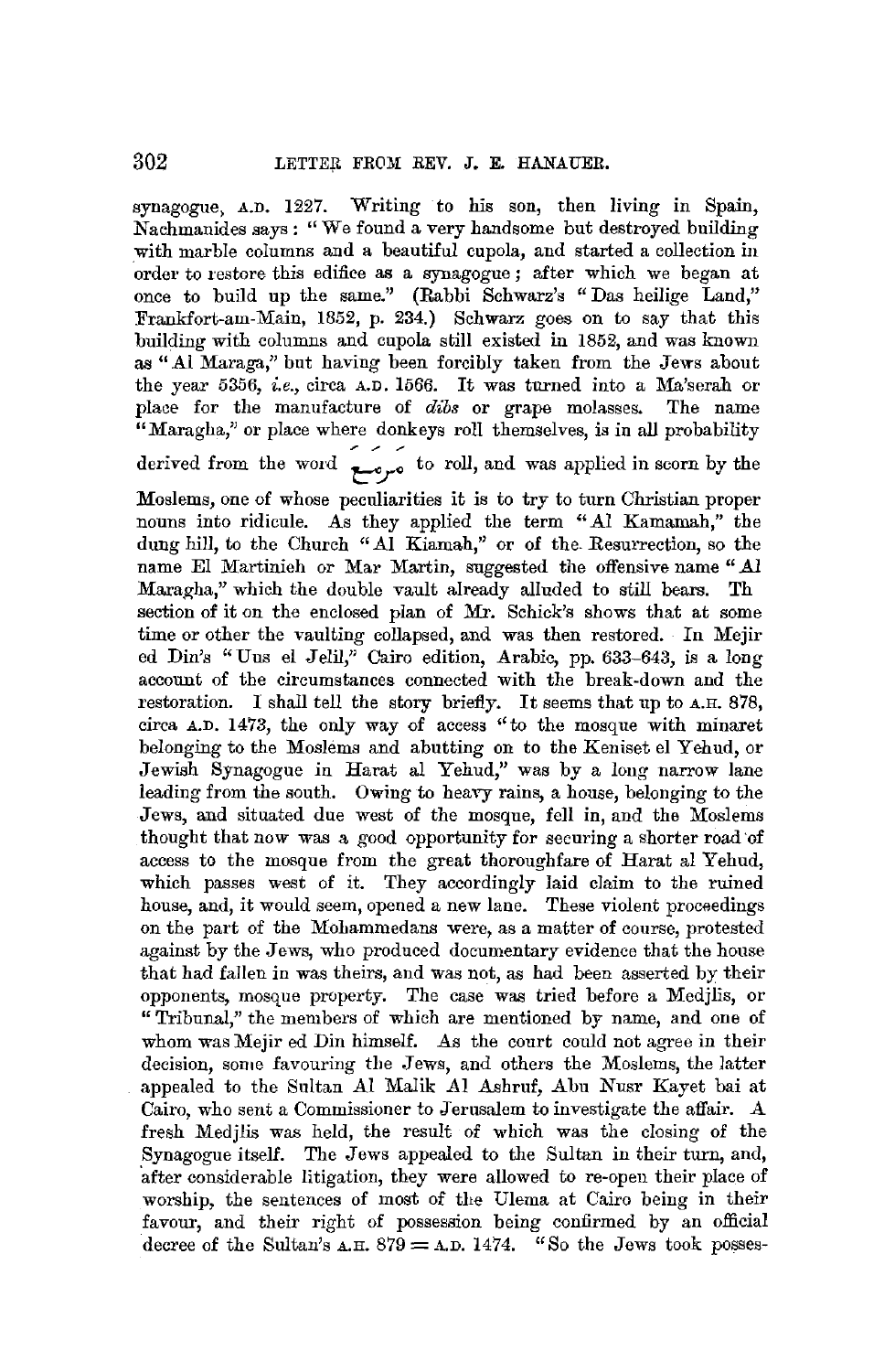$\sin$  the curse of Allah be upon لمعدَّة الله علميهم in thereof and entered in them," says Mejir ed Din, "and this caused great vexation to the Moslems, for the Jews manifested great joy thereat, and they hanged up curtains therein and kindled lamps." They were not, however, left in undisturbed possession. Their enemies accused them to the Sultan of having heavily bribed various persons in order to obtain a favourable sentence, and so the law-suit began afresh. The narrative of Mejir ed Din gives us glimpses of stormy scenes in the court, and at last, after an apparently more than usually tempestuous sitting on Monday the 4th of Rajib, "the Sheikh Mohammad bin Afeef ed Din, and they that were with him, went to the Synagogue and ordered its demolition. So the Moslems hastened to demolish it, and they *broke down the upper part thereof*, and the next day they demolished the rest, and it was a notable day, and Sheikh Abu l'Azm encouraged the people to the demolition, and strengthened them in their purpose, and whenever the clouds of dust rose over the heads of the people and settled on their garments he brushed it off with a mandeel (veil or handkerchief) he had in his hand, and told them that this was of the dust of Paradise, and that in Paradise they would be rewarded for what they had done." The Sultan was of course furious to hear of the destruction of the Synagogue without his orders, and commanded the chief offenders to be arrested and conveyed to Cairo. The hero of the handkerchief episode, however, fled to Mecca and thus escaped punishment. The others were bastinadoed, one fanatic miscreant, to the disgust and vexation of the Sultan, assuming the air of a martyr and saying "Allah akbar," &c., all the time he was being punished, instead of saying "Al hagg," *i.e.,* "It is just," or, "I have deserved this," as the Sultan ordered him to do. Mejir ed Din's quaint narrative then goes on to relate how the Sultan sent a Commissioner to rebuild the Synagogue, and how the latter was lampooned by the Mohammedans for executing his master's orders, &c.

### II.

Mejir ed Din gives us a list of the different Moslem Colleges in Jerusalem in his day. One of these (popularly known as the house of Al Malik ad Daher), but in all probability that mentioned by him as the Tazieh College العدرسة الطا<sub>ز</sub>ية faces one as he reaches the Tarik Babes-Silsileh after climbing up from the Wailing Place to the great causeway from Wilson's Arch. It is figured on p. 14 of Dr. Philipp Wolff's "Jerusalem" (Leipzig, 1862). Just west of this an archway spans the Tarik Bab-es-Silsileh, and its northern side rests partly on massive fragments of columns and partly on a pier of masonry which hides the façade of a crusading building. Through a broad doorway in this pier one gains access to a large and beautifully-vaulted chamber, the roof of which is borne up by two columns in situ, with mediaval capitals, from the sides of which ribs run up the roof. The chamber is full of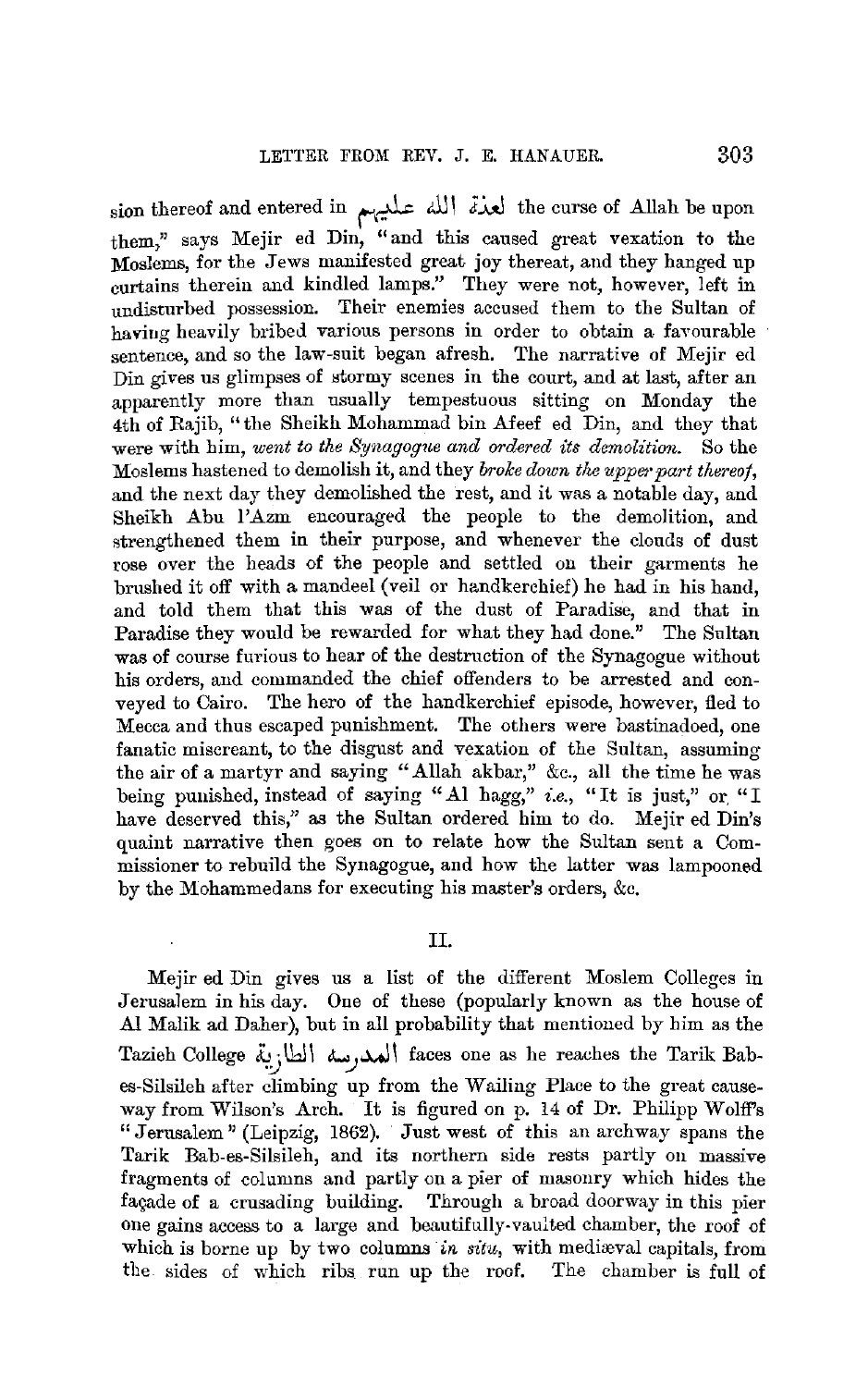earth and stones, and, at present, it is impossible to ascertain its complete size,aswalls ofrubble have been built across it. The roof evidently stretche over these walls northwards and eastwards, how far one cannot telL The old doorway, behind the more modern one in the pier, is undoubtedly Crusaders' work, as is clear from the characteristic diagonal dressing. I think this vault was once the western end of the Church of St. Giles. As you go eastward from this place towards Bab-es-Silsileh you notice on your left hand a small street leading down steps from the causeway to "El Wad." Half-way down the steps, on your right, or on the eastern side of the small street, is the door to the house of the Yousef Effendi of Sir Charles Warren's days, and immediately opposite the entrance through a passage to a long courtyard, in a house which for many years past has been occupied by Georgian Jews, here, some years ago, Dr. Chaplin discovered some more columns, which he believes belonged to St. Giles'. With the exception of a base, not *in situ,* these have been removed. The Tazieh College lies just between this house and the pillared chamber above mentioned, in the story above which one detects a Crusader's window, with moulding like a curved row of backs of books, just like that seen over the portals to the Church of the Sepulchre. This window is half hidden behind a house built on the top of the arch spanning Tarik Bab-es-Silsileh, as above stated. I tried, but unsuccessfully, to get leave to enter and inspect the chambers in the so-called house of Melek ad Daber, which is just east of the vaulted chamber.

#### III.

" The position of the Church of St. John" the Evangelist, says a footnote to p. 24 of the Pilgrim Text Society's "City of Jerusalem," is not known. "The cross-roads," where the text describes it as having been situated, "seem to have been at the corner of the Via Dolorosa, south of the Armenian Catholic Monastery, No. 27 Ordnance Survey."

I would call attention to the fact that just at the point indicated, south of the road, at the place where is the Ordnance Survey Benchmark 2420-6, opposite the Austrian Hospice, there is a remarkable ruined mediæval house, two lower vaults of which are still entire, one (in Sir C. Warren's time the Palestine Exploration Fund's Store) being now occupied by stone-cutters, and having in the south-east corner of the floor a shaft leading to a vault at a lower level, perhaps a cistern, full of earth, and the other being used as a stable. These vaults, which are about 30 feet long and 15 wide, lie side by side, north and south, and form a platform on the top or roof of which are the remains of a small church, of which the chancel-arch and part of the side walls still remain. This building lies east and west. A mihrab or Moslem-prayer niche, built in diagonally under the chancel-arch between two arched recesses which look like miniature apses, but are perhaps only walled-up windows, leaves no doubt that when the Holy City fell into the hands of the Mohammedans, they iurned the place into a mosque, and then, as is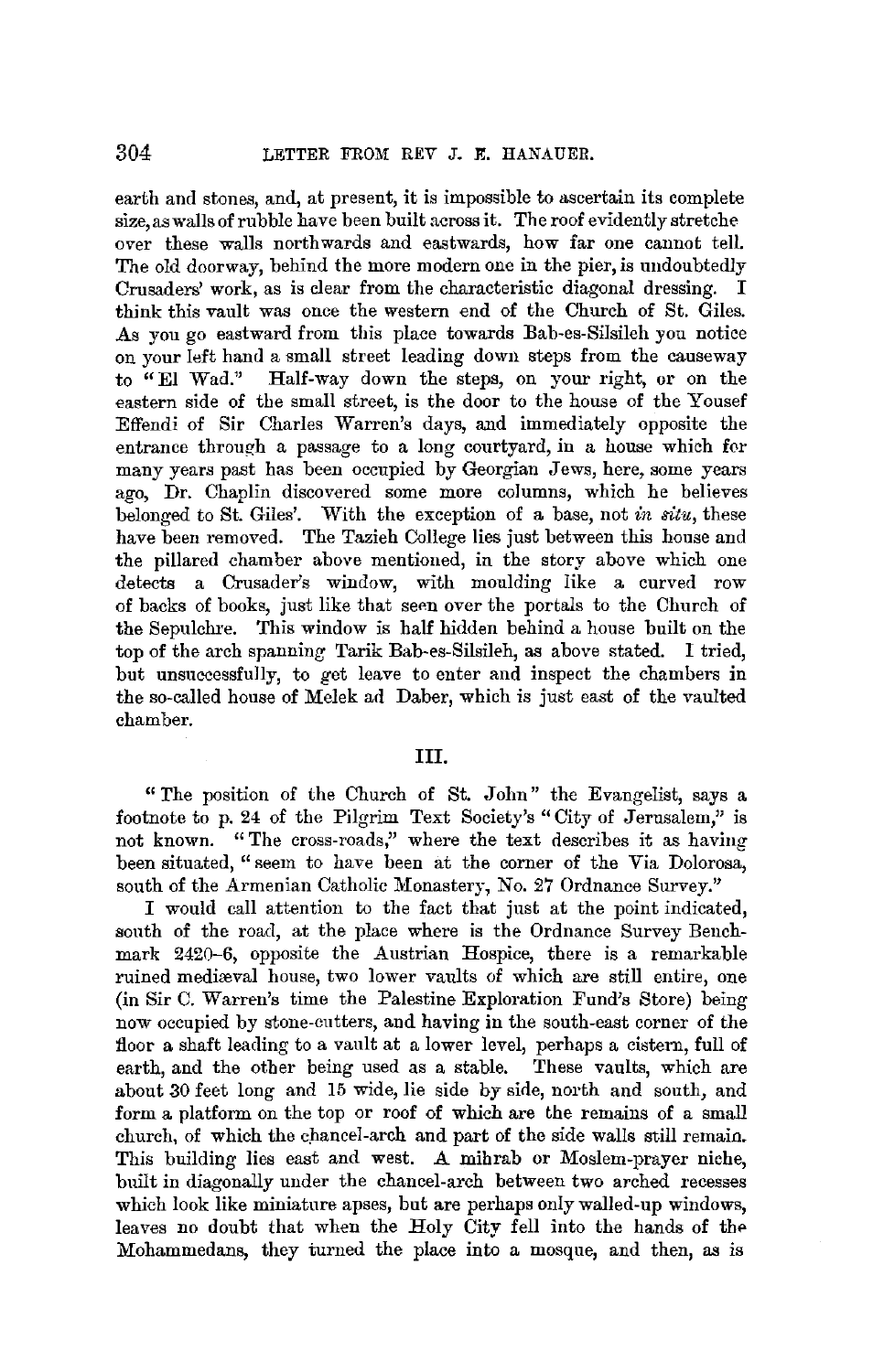their way, allowed it to fall into ruin. These remains are, as I was told on the spot, called El Jami 'el Ahmar. My thanks are due to the Rev. H. K. Harris, of Runwell Rectory, Wickford, Essex, for the enclosed photograph of this interesting ruin, which I think we may regard as that of St. John the Evangelist.

The note in the last *Quarterly* on the Crocodile from the Zerka reminds me that last winter a true leopard (not a cheetah) that had done a good deal of mischief to the flocks and cattle of Bir Zeit and the neighbouring villages north of Jerusalem, was shot by a fellah from Hizmeh. Its skin, which I saw whilst still fresh, was bought by Dr. Merrill.

Another popular version of the story told in M. P. Baldensperger's interesting paper on Fellahin Folklore is that the woman who made a wrong use of the hot loaf of bread instantly fell down on her face upon the round straw mat which covered the *batwh* or circular wooden dish in which the dough is kneaded. This latter (the *batieh)* was overturned upon her back, and, as a punishment for what she had done, the woman was turned into a tortoise, the *batieh* becoming the carapace, and the straw mat, or "tabbak," the under shell. Her child was changed into a monkey. The bare red seats of monkeys are the hereditary effects of the hot loaf applied to the back of their ancestor. A marriage procession passing was, as M. Baldensperger relates, turned into a number of stones.

#### NOTE ON AN ANCIENT WEIGHT FOUND AT GAZA.

By Professor CLERMONT-GANNEAU,

ONE of my former pupils, M. l'Abbé Chabot, who has recently had occasion to visit Gaza, has just sent me copies of various antiquities he has seen there. Among them is a square leaden weight, weighing 144 grammes, with the following inscription in relief  $:=$ 

# **L~i:PA rOPANO MOYNTOC ~IKA!OY**

*My* reading of it is-

("Eτους) δξε΄, αγορανομουντος Δικαίου. "Year 164, Dikaios being agoranomos."